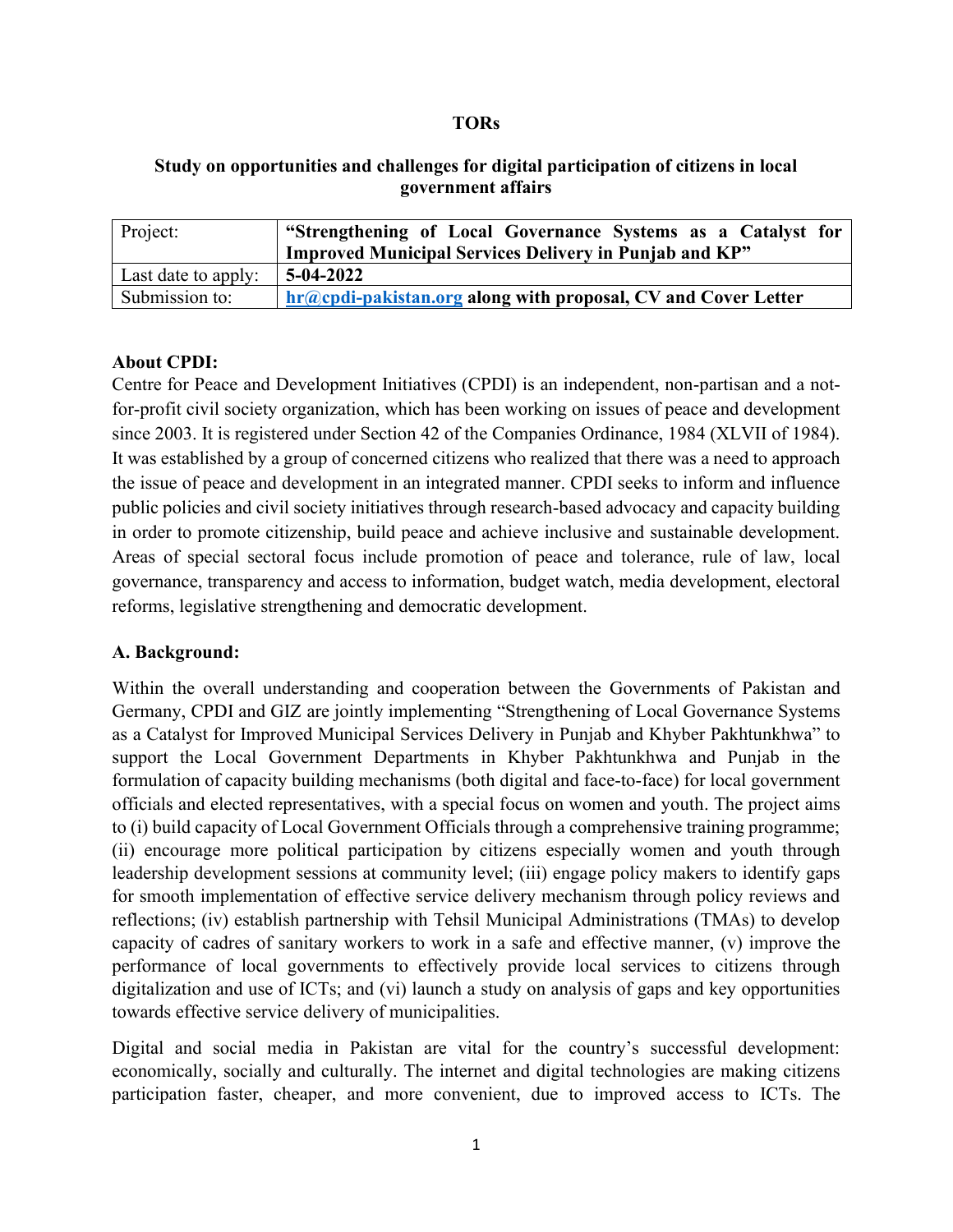Government of Pakistan's Vision 2025 identifies ICT development as an important tool for achieving good governance and economic development, especially through its benefits in terms of efficiency gains, increased transparency and enhancing citizens participation for improved service delivery. CPDI requires the services of a consultant for a systematic study on opportunities and challenges for digital participation of citizens in local government affairs.

# **B. Purpose, Scope and Methodology of the Study:**

The overall purpose of this research assignment is to conduct an assessment of the opportunities and challenges regarding digital participation of citizens in local governance.

The study is expected to be around the following aspects:

- a) Mapping of opportunities that exist under the existing laws and the LG system for participation of citizens in the policy formulation, planning, decision-making, implementation and oversight processes of LGs;
- b) Status quo analysis with focus on the status and relevant procedures/ protocols of available digital tools, especially in relation to their purpose, relevant sector, target groups, usage and perceived/ realized benefits. The analysis will cover all the relevant tools including the ones developed by the Provincial Information Technology Boards:
- c) Mapping of challenges and opportunities in relation to each of the available digital tools, for example, regarding human resources, required technical infrastructure, user friendliness, accessibility for citizens and inclusiveness, with special focus on women participation and their sustainability;
- d) Proposing new digital tools that can enhance citizens participation in local governance including delivery of municipal services and development planning/ administration;
- e) Identification of issues regarding data protection and data privacy; and
- f) Any other aspects linked to the overall objective of the study.

For the study, the consultant will, among others, (a) review any previous studies and the relevant laws and available digital tools; (b) interview relevant officers and staff members; (c) conduct 14 dialogues with youth, elected representatives, staff members of local government and IT boards/ Information Department, and influencers in Kohat, Haripur and Swat in Khyber Pakhtunkhwa and Sheikhupura, Khanewal, Toba Tek Singh and Mandi Bahuddin in the Punjab province to assess the opportunities and challenges for digital participation; (d) draft the study and finalize after obtaining/ incorporating feedback of stakeholders. The dialogues will be conducted with the primary objective of collecting ideas for promoting citizens' participation in the policy formulation mechanisms. Findings of dialogue will be incorporated in assessment study and position papers around opportunities and challenges for digital participation of citizens in local government affairs. Two position papers will be formulated, one for Khyber Pakhtunkhwa and the other for the Punjab province.

### **C**. **Activities and the Timeline**

The consultant will perform the following activities within the allocated number of days: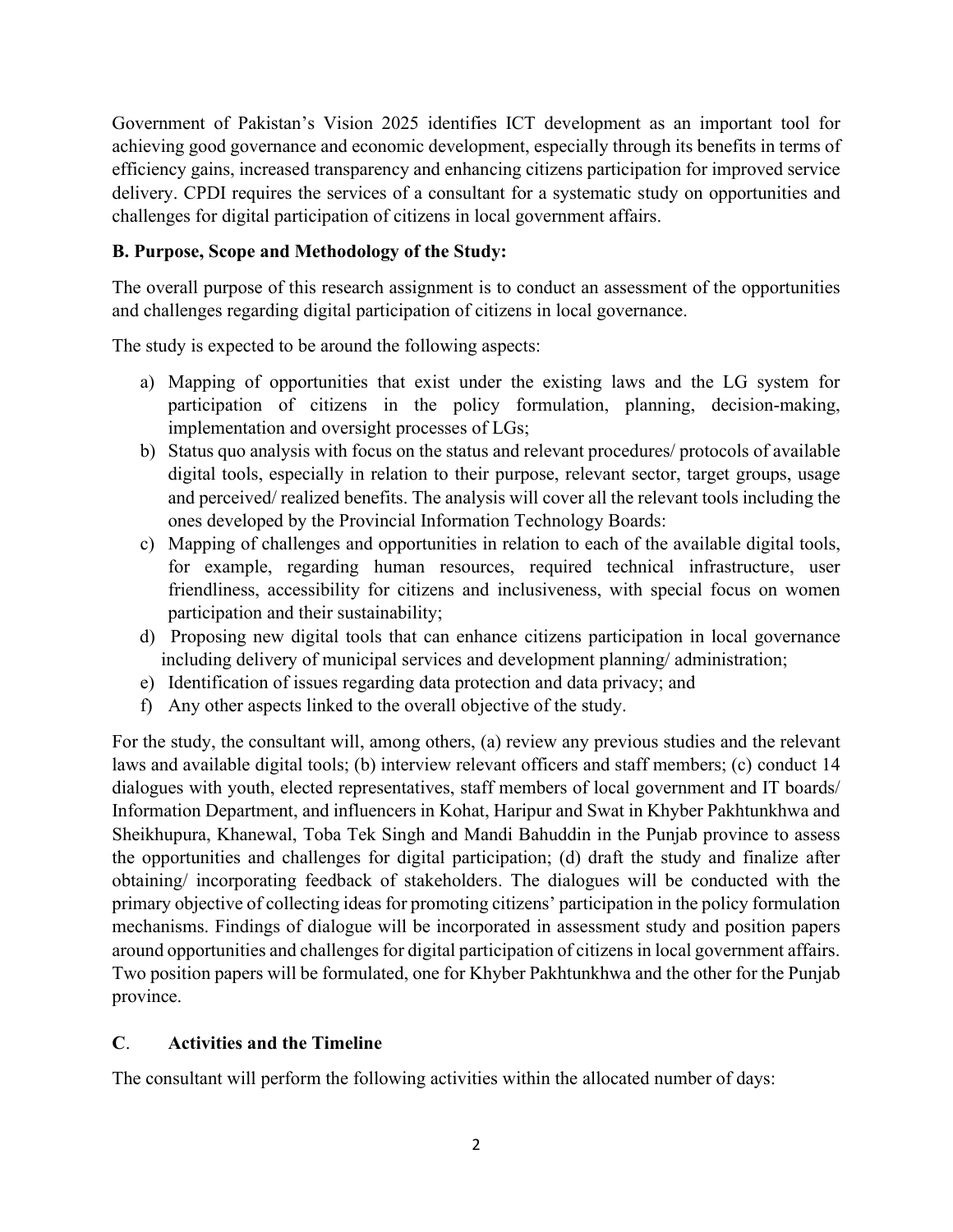| <b>Description of Activities</b>                                                   | <b>Days</b> |
|------------------------------------------------------------------------------------|-------------|
| Discussion with the CPDI and GIZ team members for clarity regarding the TORs       | 01          |
| and expectations                                                                   |             |
| Discussion with Local Government Officials, IT/ Information Departments in KP      | 02          |
| and Punjab                                                                         |             |
| Inception report including detailed work plan, methodology and suggestions for     | 01          |
| refining ToRs, if required                                                         |             |
| Draft report containing analysis of available digital tools and their purposes in  | 05          |
| relation to relevant sectors, target groups including international best practices |             |
| Draft report containing mapping of challenges and opportunities for the            | 08          |
| available digital tools (e.g., human resources, technical infrastructure, user     |             |
| friendliness, accessibility for citizens, and inclusiveness with special focus on  |             |
| women participation for each tool and its sustainability)                          |             |
| Draft report on issues of data protection and privacy                              | 04          |
| 14 dialogues with stakeholders in the identified districts in the KP and the       | 14          |
| Punjab provinces                                                                   |             |
| Final / detailed report on the opportunities and challenges for digital            | 04          |
| participation of citizens in local government affairs                              |             |
| 02 position paper around opportunities and challenges for digital participation of | 04          |
| citizens in local government affairs (one for KP and the other for Punjab)         |             |
| Revision of submitted report/position papers in the light of the stakeholders'     | 02          |
| feedback and its finalization                                                      |             |
| <b>Total Days</b>                                                                  | 45          |

# **D. Deliverables and Payment**

Payment of fee to the consultant will be made against the following deliverables:

| <b>Deliverable</b>                                                                | % Payment |
|-----------------------------------------------------------------------------------|-----------|
| Inception Report                                                                  | 20%       |
| Final report on challenges and opportunities of digital participation of citizens | 30%       |
| in Local Government affairs                                                       |           |
| 02 position papers around opportunities and challenges for digital participation  | $30\%$    |
| of citizens in local government affairs (01 for KP and 1 for Punjab)              |           |
| Assignment completion report                                                      | 20%       |

### **E. Duration / Time frame:**

The consultant will complete the assignment/ research in 50 days during the period from April 25, 2022 and July 25, 2022.

# **F. Reporting:**